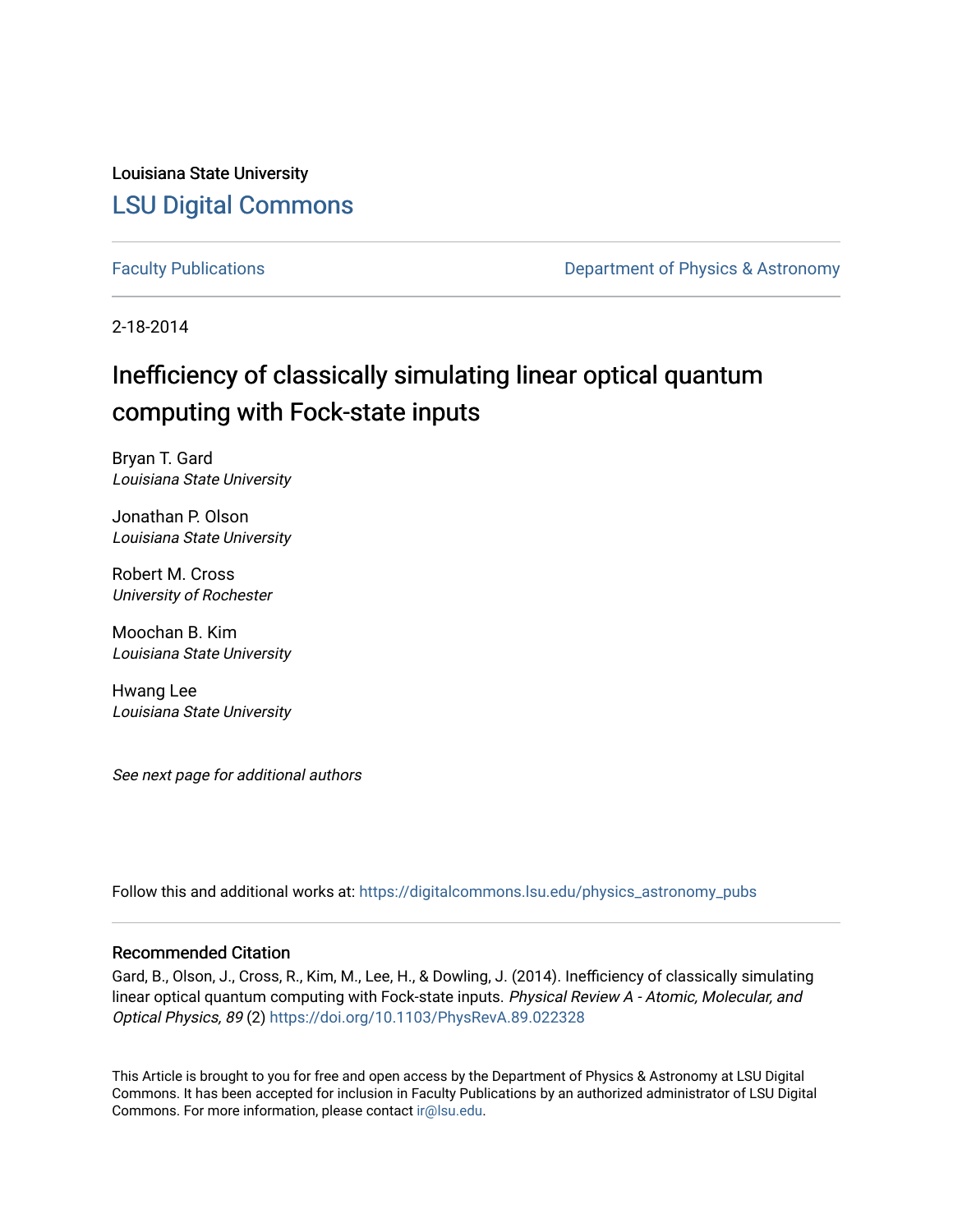# Authors

Bryan T. Gard, Jonathan P. Olson, Robert M. Cross, Moochan B. Kim, Hwang Lee, and Jonathan P. Dowling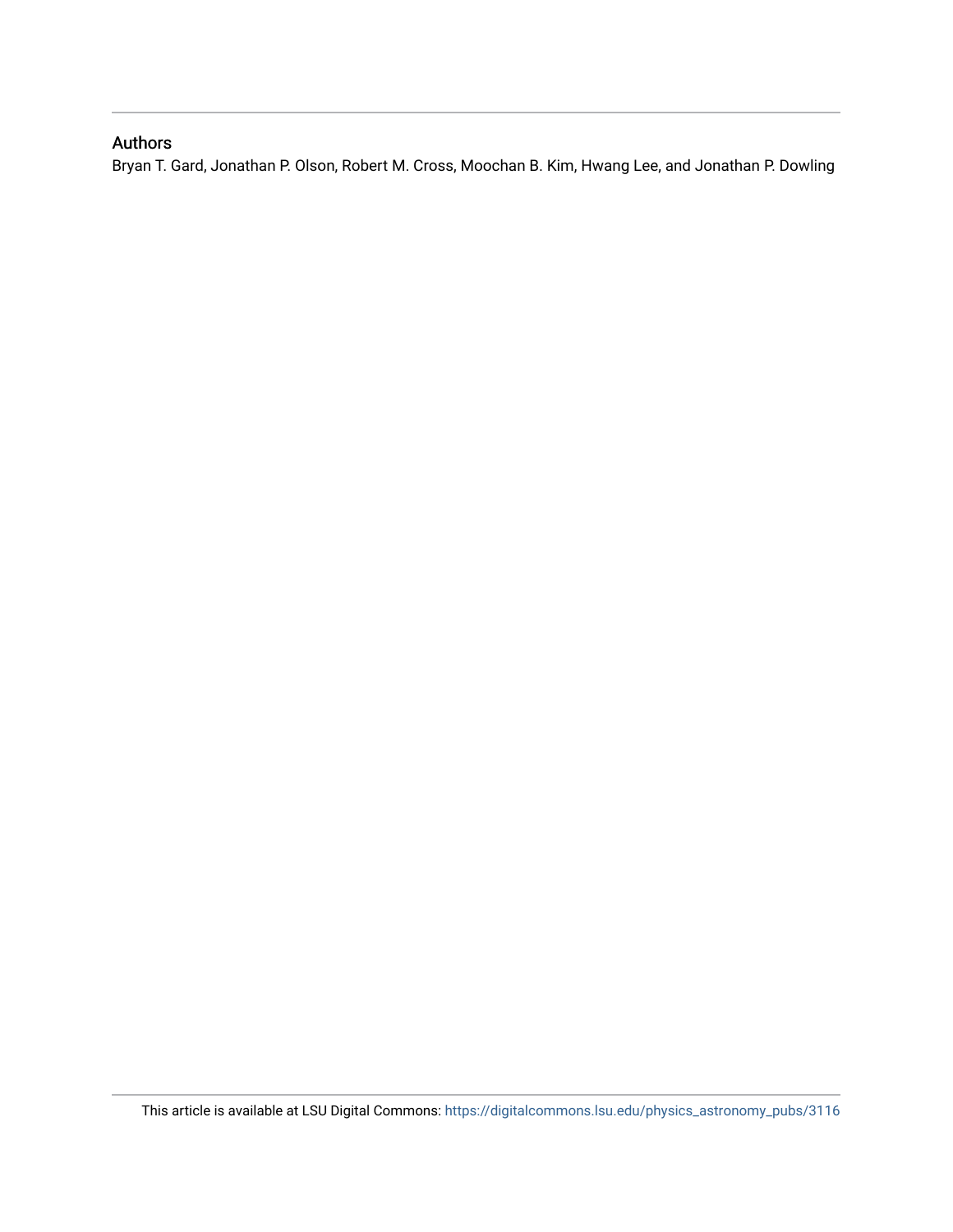## Inefficiency of classically simulating linear optical quantum computing with Fock-state inputs

Bryan T. Gard,<sup>1,\*</sup> Jonathan P. Olson,<sup>1</sup> Robert M. Cross,<sup>2</sup>

Moochan B. Kim,<sup>1</sup> Hwang Lee,<sup>1</sup> and Jonathan P. Dowling<sup>1,3</sup>

<sup>1</sup>*Department of Physics & Astronomy, Hearne Institute for Theoretical Physics,*

*Louisiana State University, 202 Nicholson Hall, Baton Rouge, Louisiana 70803, USA*

<sup>2</sup>*Department of Physics & Astronomy, University of Rochester,*

<sup>3</sup>*Computational Science Research Center, No.3 HeQing Road, Beijing, China*

(Dated: November 2, 2018)

Aaronson and Arkhipov recently used computational complexity theory to argue that classical computers very likely cannot efficiently simulate linear, multimode, quantum–optical interferometers with arbitrary Fock–state inputs [S. Aaronson and A. Arkhipov, Theory Comput., 9, 143 (2013)]. Here we present an elementary argument that utilizes only techniques from quantum optics. We explicitly construct the Hilbert space for such an interferometer and show that its dimension scales exponentially with all the physical resources. We also show in a simple example just how the Schrödinger and Heisenberg pictures of quantum theory, while mathematically equivalent, are not in general computationally equivalent. Finally, we conclude our argument by comparing the symmetry requirements of multi–particle bosonic to fermionic interferometers and, using simple physical reasoning, connect the non–simulatability of the bosonic device to the complexity of computing the permanent of a large matrix.

#### I. INTRODUCTION

There is a history of attempts to use linear quantum interferometers to design a quantum computer. Cern $\acute{v}$  showed that a linear interferometer could solve NP–complete problems in polynomial time but only with an exponential overhead in energy [\[1](#page-8-0)]. Clauser and Dowling showed that a linear interferometer could factor large numbers in polynomial time but only with exponential overhead in both energy and spatial dimension [\[2\]](#page-8-1). Cerf, Adami, and Kwiat showed how to build a programmable linear quantum optical computer but with an exponential overhead in spatial dimension [\[3\]](#page-8-2).

Nonlinear optics provides a well–known route to universal quantum computing [\[4](#page-8-3)]. We include in this nonlinear class the so–called "linear" optical approach to quantum computing [\[5](#page-8-4)], because this scheme contains an effective Kerr nonlinearity [\[6\]](#page-8-5).

In light of these results there arose a widely held belief that linear interferometers alone, even with nonclassical input states, cannot provide a road to universal quantum computation and, as a corollary, that all such devices can be efficiently simulated classically. However, recently Aaronson and Arkhipov (AA) gave an argument that multimode, linear, quantum optical interferometers with arbitrary Fock–state photon inputs very likely could not be simulated efficiently with a classical computer [\[7\]](#page-8-6). Their argument, couched in the language of quantum computer complexity class theory, is not easy to follow for those not skilled in that art. Nevertheless, White and collaborators, and several other groups, carried out ex-



<span id="page-2-1"></span>FIG. 1. Quantum pachinko machine for numerical depth  $L = 3$ . We indicate an arbitrary bosonic dual–Fock input  $|N\rangle |M\rangle$  at the top of the interferometer and then the lattice of beam splitters  $(B)$ , phase shifters  $(\varphi)$ , and photon–number–resolving detectors  $(\nabla)$ . The vacuum input modes  $|0\rangle$  (dashed lines) and internal modes  $|\psi\rangle$  (solid lines) are also shown. The notation is such that the superscripts label the level  $\ell$  and the subscripts label the row element from left to right.

periments that demonstrated that the conclusion of AA holds up for small photon numbers [\[8](#page-8-7)[–11](#page-8-8)]. Our goal here is to understand—from a physical point of view—why such a device cannot be simulated classically.

In their paper, AA prove that both strong and weak simulation of such an interferometer is not efficient classically. In the context of Fock-state interferometers, a strong simulation implies the direct computation of the joint output probabilities of a system. However, one can consider a "weak" simulation where one could efficiently estimate the joint output probabilities to within some acceptably small margin of error. There are many exam-

*P.O. Box 270171, Rochester, New York 14627, USA*

<span id="page-2-0"></span><sup>∗</sup> [bgard1@lsu.edu](mailto:bgard1@lsu.edu)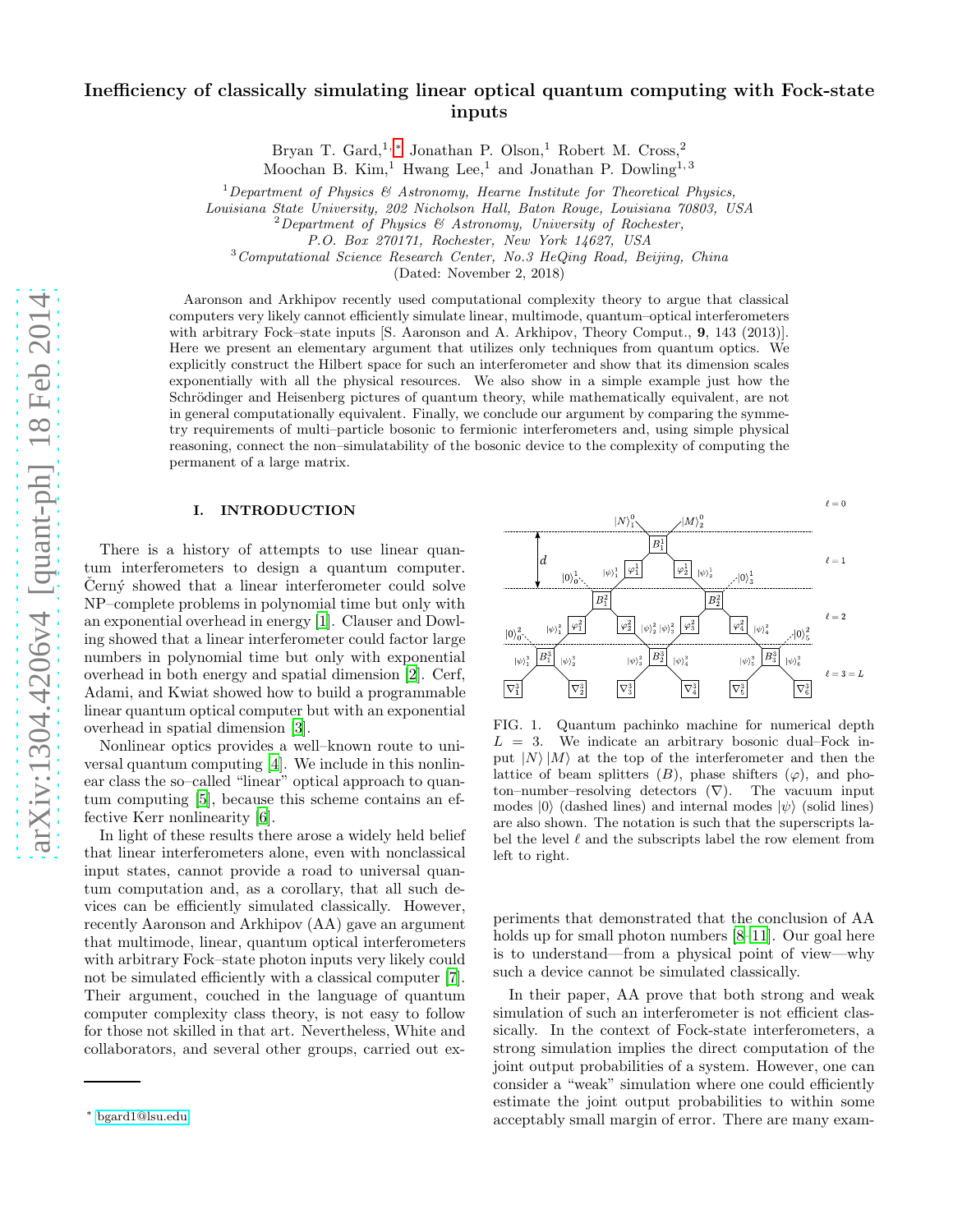ples of systems for which weak simulation is efficient even when strong simulation is not, such as finding the permanent of an  $n \times n$  matrix with real, positive entries. But as our goal is to provide the most straightforward and physical explanation for this phenomenon, we do so only for the strong case. Since many classical systems cannot even be strong simulated, it may at first seem unsurprising that this is the case. However, we note that here not only does our system's classical counterpart—Galton's board—admit an efficient strong simulation, but so does a myriad of other quantum interferometers with non-Fock state inputs as we will show.

We then independently came to the same conclusion as AA in our recent analysis of multi–photon quantum random walks in a particular multi–mode interferometer called a quantum "pachinko" machine shown in Fig[.1](#page-2-1) [\[12\]](#page-8-9). The dual–photon Fock state  $|N\rangle |M\rangle$  is inputted into the top of the interferometer and then the photons are allowed to cascade downwards through the lattice of beam splitters  $(B)$  and phase shifters  $(\varphi)$  to arrive at an array of photon–number–resolving detectors  $(\nabla)$  at the bottom. Our goal was to compute all the joint probabilities for, say, the  $q^{th}$  detector received p photons while the  $r^{th}$  detector received s photons, and so forth, for arbitrary input photon number and lattice dimension. We failed utterly. It is easy to see why.

Working in the Schrödinger picture, we set out to compute the probability amplitudes at each detector by following the Feynman–like paths of each photon through the machine, and then summing their contributions at the end. For a machine of numerical depth  $L$ , as shown in Fig. [1,](#page-2-1) it is easy to compute that the number of such Feynman–like paths is  $2^{L(N+M)}$ . So for even a meager number of photons and levels the solution to the problem by this Schrödinger picture approach becomes rapidly intractable. For example, choosing  $N = M = 9$  and  $L = 6$ , we have  $2^{288} \approx 5 \times 10^{86}$  total possible paths, which is about four orders of magnitude larger than the number of atoms in the observable universe. We were puzzled by this conclusion; we expected any passive linear quantum optical interferometer to be efficiently simulatable classically. With the AA result now in hand, we set out here to investigate the issue of the complexity of our quantum pachinko machine from an intuitive physical perspective. The most mathematics and physics we shall need is elementary combinatorics and quantum optics.

Following Feynman, we shall explicitly construct the pachinko machine's Hilbert state space for an arbitrary level  $L$ , and for arbitrary photon input number, and show that the space's dimension grows exponentially as a function of each of the physical resources needed to build and run the interferometer [\[13\]](#page-8-10). Because interference only occurs when the input state has been symmetrized (with respect to interchange of mode), we compute the size of the symmetrized subspace and show that it too grows exponentially with the number of physical resources. We remark that while a classical pachinko machine (or "Galtons board") will also have an exponential large state

space, because no interference occurs there is only a quadratic increase with  $L$  in the number of calculations necessary to simulate the output (corresponding to the number of beam splitters in the interferometer). From this result we conclude that it is very likely that any classical computer that tries to simulate the operation of the quantum pachinko machine will always suffer an exponential slowdown. We will also show that no exponential growth occurs if Fock states are replaced with photonic coherent states or squeezed states, which elucidates part of the special nature of photonic Fock states. However an exponentially large Hilbert space, while necessary for classical non–simulatability, is not sufficient. We then finally examine the physical symmetry requirements for bosonic versus fermionic multi–particle states and show that in the bosonic case, in order to simulate the interferometer as a physics experiment, one must compute the permanent of a large matrix, which in turn is a problem in a computer algorithm complexity class strongly believed to be intractable on a classical or even a quantum computer. This concludes our elementary argument, which invokes only simple quantum mechanics, combinatorics, and a simplistic appeal to complexity theory.

#### II. THE PACHINKO MACHINE MODEL

As our argument is all about counting resources, we have carefully labeled all the components in the pachinko machine in Fig. [1](#page-2-1) to help us with that reckoning. The machine has a total of  $L$  levels of physical depth  $d$ each. The input state at the top is the dual–Fock state  $|N\rangle_1^0 |M\rangle_2^0$ , where the superscripts label the level number and the subscripts the element in the row at that level (from left to right). We illustrate a machine of total numerical depth of  $L = 3$ . For  $1 \leq \ell \leq L$ , we show the vacuum input modes along the edges of the machine. The resources we are most concerned about are energy, time, spatial dimension, and number of physical elements needed to construct the device. All of these scale either linearly or quadratically in either L or  $N + M$ . The total physical depth is  $D = Ld$  and so the spatial area is  $A = (\sqrt{2}D)^2 = 2L^2d^2$ . Using identical photons of frequency  $\omega$ , the energy per run is  $E = (N + M)\hbar\omega$ . The time it takes for the photons to arrive at the detectors is  $T = \sqrt{2Ld/c}$ , where c is the speed of light. In each level the photons encounter  $\ell$  number of beam splitter (BS) so the total number is  $\#B = \sum_{\ell=1}^{L} \ell = L(L+1)/2$ . Below each BS (with the exception of the Lth level) there are two independently tunable phase shifters (PS) for a total number of PS that is  $\#\varphi = \sum_{\ell=1}^{L-1} 2\ell = L(L-1)$ . The total number of detectors is  $\#\nabla = 2L$ . The total number of input modes is equal to the total number of output modes and is  $\#I = \#O = 2L$ . The total number of internal modes is  $\#\psi = \sum_{\ell=1}^{L-1} 2\ell = L(L-1)$ . As promised everything scales either linearly or quadratically in either L or  $N + M$ .

The input state may be written in the Heisenberg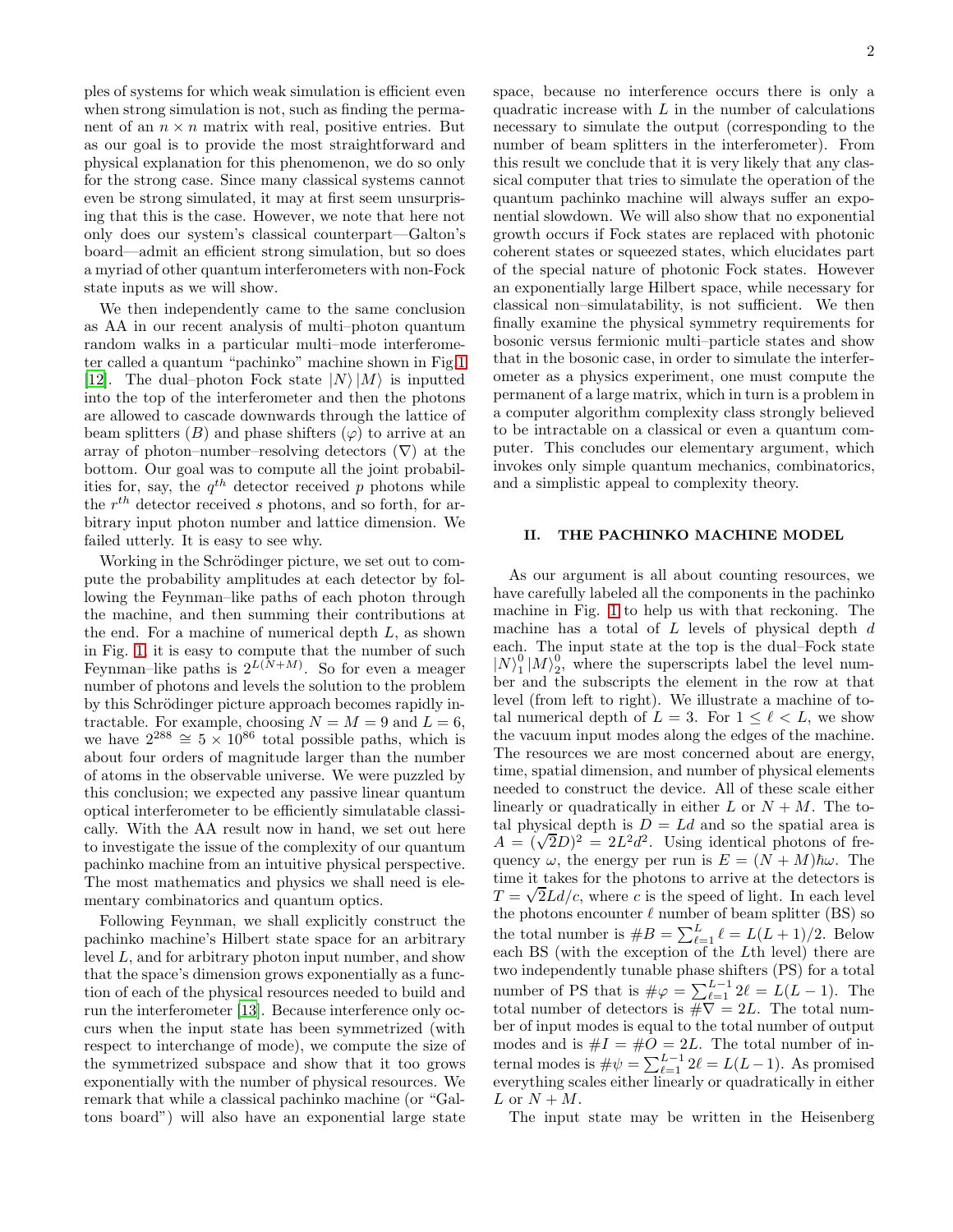picture as  $|N\rangle^0_1$  $_{1}^{0}\ket{M}_{2}^{0}=(\hat{a}_{1}^{\dag0})^{N}(\hat{a}_{2}^{\dag0})^{M}\ket{0}_{1}^{0}$  $_{1}^{0}\ket{0}_{2}^{0}$  $^{0}_{2}/\sqrt{N!M!},$ where  $\hat{a}^{\dagger}$  is a modal creation operator. Each BS performs a forward unitary mode transformation, which we illustrate with  $B_1^1$ , of the form  $\hat{a}_1^1 = ir_1^1 \hat{a}_1^0 + t_1^1 \hat{a}_2^0$  and  $\hat{a}_2^1 = t_1^1 \hat{a}_1^0 + i r_1^1 \hat{a}_2^0$  where the reflection and transmission coefficients  $r$  and  $t$  are positive real numbers such that  $r^2 + t^2 = R + T = 1$ . The choice  $r = t = 1/\sqrt{2}$  implements a 50–50 BS. Each PS is implemented by, for example, applying the unitary operation  $\exp(i\varphi_1^1\hat{n}_1^1)$  on mode  $\ket{\psi}_1^1$ <sup>1</sup><sub>1</sub>, where  $\hat{n}_1^1 := \hat{a}_1^{\dagger 1} \hat{a}_1^1$  is the number operator,  $\hat{a}_1^1$ is the annihilation operator conjugate to  $\hat{a}_1^{\dagger 1}$ , and  $\varphi_1^1$  is a real number. Finally the 2L detectors in the final level L are each photon number resolving [\[14\]](#page-8-11).

To argue that this machine (or any like it) cannot be simulated classically, in general, it suffices to show that this is so for a particular simplified example. We now take N and L arbitrary but  $M = 0$  and turn off all the phase shifts and make all the BS identical by setting  $\varphi_k^{\ell} = 0$ ,  $t_k^{\ell} = t$ , and  $r_k^{\ell} = r$  for all  $(k, \ell)$ . We then need the backwards BS transformation on the creation operators, which is,  $\hat{a}_1^{\dagger 0} = ir \hat{a}_1^{\dagger 1} + t \hat{a}_2^{\dagger 1}$  and  $\hat{a}_2^{\dagger 0} = t \hat{a}_1^{\dagger 1} + i r \hat{a}_2^{\dagger 1}$ . Similar transforms apply down the machine at each level. With  $M = 0$  the input simplifies to  $|N\rangle_1^0 |0\rangle_2^0 = (\hat{a}_1^{\dagger 0})^N |0\rangle_1^0 |0\rangle_2^0 / \sqrt{N!}$  and now we apply the first backwards BS transformation  $|\psi\rangle_1^1$  $_{1}^{1}|\psi\rangle_{2}^{1}=$  $(ir\hat{a}_1^{\dagger 1} + t\hat{a}_2^{\dagger 1})^N\ket{0}_1^0$  $_{1}^{0}\left\vert 0\right\rangle _{2}^{0}$  $\frac{0}{2}$  / $\sqrt{N!}$  to get the state at level one.

At every new level each  $\hat{a}^{\dagger}$  will again bifurcate according to the BS transformations for that level, with the total number of bifurcations equal to the total number of BS, and so the computation of all the terms at the final level involves a polynomial number of steps in L. It is instructive to carry this process out explicitly to level  $L = 3$  to get,

<span id="page-4-0"></span>
$$
|\psi\rangle^{3} = \frac{1}{\sqrt{N!}} (irt^{2} \hat{a}_{1}^{\dagger 3} - r^{2} t \hat{a}_{2}^{\dagger 3} + ir(t^{2} - r^{2}) \hat{a}_{3}^{\dagger 3} - 2r^{2} t \hat{a}_{4}^{\dagger 3} + irr^{2} \hat{a}_{5}^{\dagger 3} + t^{3} \hat{a}_{6}^{\dagger 3})^{N} \prod_{\ell=1}^{6} |0\rangle_{\ell}^{3},
$$
\n(1)

where we have used a tensor product notation for the states. If  $r \approx 0$  or  $r \approx 1$  the state is easily computed. Since we are seeking a regime that cannot be simulated classically we work with  $r \approx t \approx 1/\sqrt{2}$ .

#### III. SOLUTION IN THE HEISENBERG AND SCHRÖDINGER PICTURES

It is now clear from Eq.[\(1\)](#page-4-0) what the general form of the solution will be. We define

$$
|\psi\rangle^{L} := \sum_{\{n_{\ell}\}\atop N=\sum_{\ell=1}^{2L} n_{\ell}} |\psi\rangle^{L}_{\{n_{\ell}\}}, \quad |0\rangle^{L} := \prod_{\ell=1}^{2L} |0\rangle^{L}_{\ell}, \quad (2)
$$

and the general solution has the form,

<span id="page-4-1"></span>
$$
|\psi\rangle^{L} = \frac{1}{\sqrt{N!}} \left( \sum_{\ell=1}^{2L} \alpha_{\ell}^{L} \hat{a}_{\ell}^{\dagger L} \right)^{N} |0\rangle^{L}
$$
  

$$
= \frac{1}{\sqrt{N!}} \sum_{N=\sum_{\ell=1}^{2L} n_{\ell}} \binom{N}{n_{1}, n_{2}, \dots, n_{2L}} (3)
$$
  

$$
\times \prod_{1 \le k \le 2L} (\alpha_{k}^{L} \hat{a}_{k}^{\dagger L})^{n_{k}} |0\rangle^{L},
$$

where all the coefficients  $\alpha_{\ell}^{L}$  will be nonzero in general. Since all the operators commute, as they each operate on a different mode, we have expanded Eq. [\(3\)](#page-4-1) using the multinomial theorem where the sum in the expansion is over all combinations of non–negative integers constrained by  $N = \sum_{\ell=1}^{2L} n_{\ell}$  and

$$
\binom{N}{n_1, n_2, \dots, n_{2L}} = \frac{N!}{n_1! n_2! \dots n_{2L}!}
$$
 (4)

is the multinomial coefficient [\[15\]](#page-8-12). The state  $|\psi\rangle^L$  is highly entangled over the number–path degrees of freedom. Each monomial in the expansion of Eq. [\(3\)](#page-4-1) is unique and so the action of the set of all monomial operators on the vacuum will produce a complete orthonormal basis set for the Hilbert space at level  $L$ , given by  $\ket{\psi}^L_{\{i} }$  $\frac{L}{\{n_\ell\}}:=\prod_{\ell=1}^{2L}|n_\ell\rangle_\ell^L$  $\frac{\mu}{\ell}$ , where the  $n_{\ell}$  are subject to the same sum constraint. Let us call the dimension of that Hilbert space  $\dim[H(N,L)]$ , which is therefore the total number of such basis vectors.

Taking  $L = 3$  and  $N = 2$ , we can use Eq.[\(3\)](#page-4-1) to compute the probability a particular sequence of detectors will fire with particular photon numbers. What is the probability detector one gets one photon, detector two also gets one, and all the rest get zero? This is the modulus squared of the probability amplitude of the state  $|1\rangle_1^3$  $\binom{3}{1}\binom{1}{2}^{\frac{3}{2}}$  $\frac{3}{2} |0\rangle^3_3$  $\binom{3}{3} |0\rangle^3_4$  $\binom{3}{4} \binom{0}{5}$  $\binom{3}{5} 0 \begin{matrix} 3 \\ 0 \end{matrix}$  $\frac{3}{6}$ . Setting  $r = t = 1/\sqrt{2}$  for the  $50-50$  BS case, from Eq.[\(1\)](#page-4-0) we read off  $\alpha_1^3 = irt^2$  =  $i/(2\sqrt{2})$  and  $\alpha_2^3 = -r^2t = -1/(2\sqrt{2})$ , and so the probability of this event is given by  $P_{110000} \cong 0.031$ .

It turns out that it is possible (for general  $L$  and  $N$ ) to compute the single and binary joint probabilities, that detector  $p$  gets  $n$  photons and detector  $q$  gets  $m$  [\[16\]](#page-8-13). However computing arbitrary joint probabilities between triplets, quadruplets, etc., of detectors rapidly becomes intractable. We can provide a closed form expression for  $\dim[H(N,L)]$  by realizing that it is the same as the number of different ways one can add up non–negative integers that total to fixed  $N$ . More physically this is the number of possible ways that  $N$  indistinguishable photons may be distributed over 2L detectors. The answer is well known in the theory of combinatorics and is:

<span id="page-4-2"></span>
$$
\dim[H(N,L)] = \binom{N+2L-1}{N},\tag{5}
$$

where this is the ordinary binomial coefficient [\[17](#page-8-14)]. For our example with  $L = 3$ ,  $N = 2$ , Eq.[\(5\)](#page-4-2) implies that the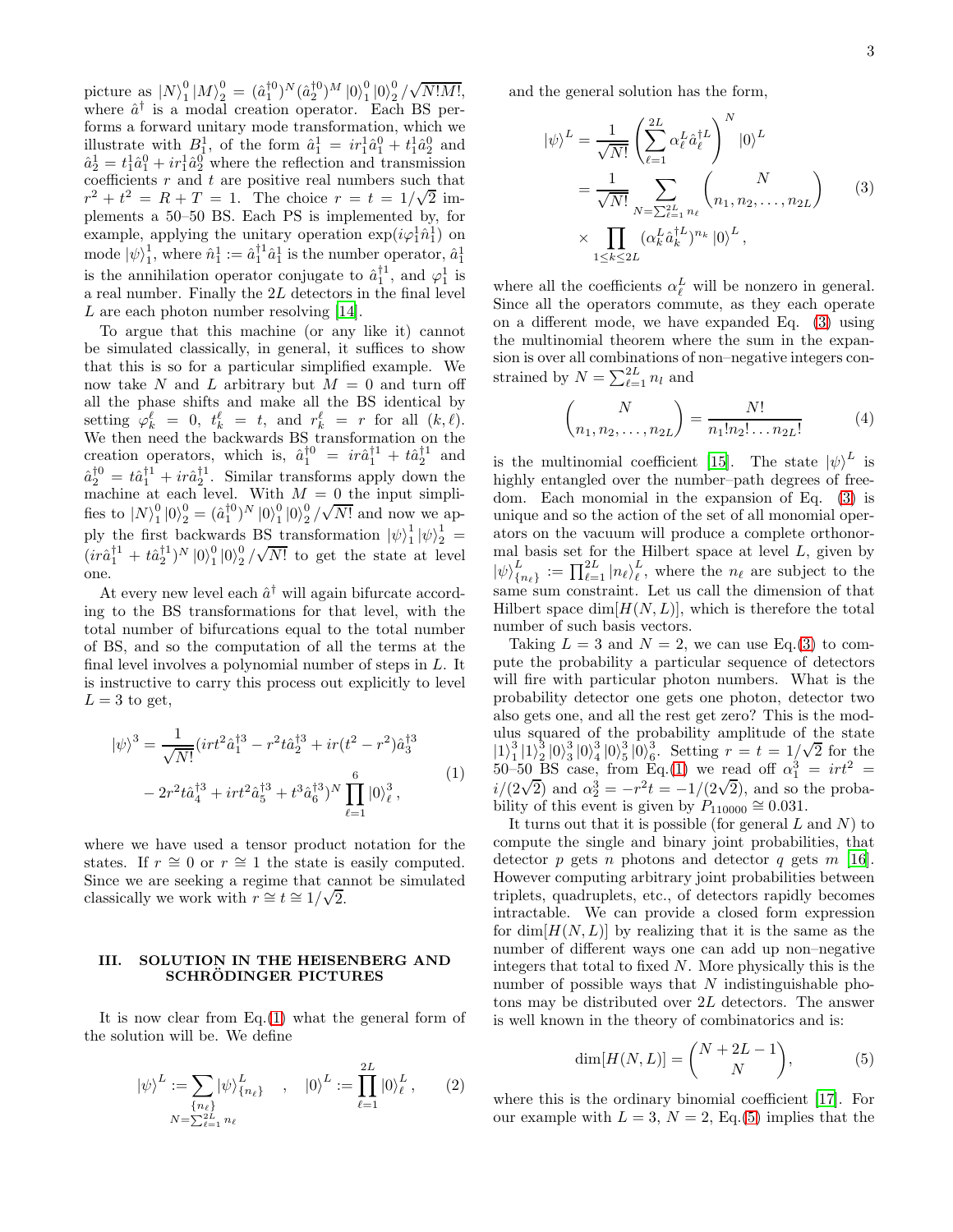We first examine two "computationally simple" examples. Taking N arbitrary and  $L = 1$  we get  $\dim[H(N,1)] = N + 1$ , which is easily seen to be the number of ways to distribute  $N$  photons over two detectors. Next taking  $N = 1$  and L arbitrary we get  $\dim[H(1,L)] = 2L$ , which is the number of ways to distribute a single photon over 2L detectors. If we were to invoke Dirac's edict—"Each photon then interferes only with itself."—we would then expect that adding a second photon should only double this latter result [\[18\]](#page-8-15). Instead the effect of two–photon interference on the state space can be seen immediately by computing  $\dim[H(2,L)] = L(2L+1)$ . That is, adding a second photon causes a quadratic (as opposed to linear) jump in the size of the Hilbert space. Dirac was wrong; photons do interfere with each other, and that multiphoton interference directly affects the computational complexity. All these three cases are simulatable in polynomial time steps with  $N$  and  $L$ , but we see a quadratic jump in dimension as soon as we go from one to two photons. These jumps in complexity continue for each additional photon added and the dimension grows rapidly.

We therefore next investigate a "computationally complex" intermediate regime by fixing  $N = 2L - 1$ . That is we build a machine with total number of levels L and then choose an odd–numbered photon input so that this restriction holds. Equation [\(5\)](#page-4-2) becomes  $\dim[H(N)] = (2N)!/(N!)^2$ . Deploying Sterling's approximation for large N, in the form  $n! \cong (n/e)^n \sqrt{2\pi n}$  we have dim $[H(N)] \cong 2^{2N}/\sqrt{\pi N}$ . This is one of our primary results. The Hilbert space dimension scales exponentially with  $N = 2L - 1$ . Since all the physical parameters needed to construct and run our quantum pachinko machine scale only linear or quadratically with respect to  $N$  or  $L$ , we have an exponentially large Hilbert space produced from a polynomial number of physical resources —Feynman's necessary condition for a potential universal quantum computer.

Let us suppose we build onto an integrated optical circuit a machine of depth  $L = 69$  and fix  $N = 2L-1 = 137$ . Such a device is not too far off on the current quantum optical technological growth curve [\[19\]](#page-8-16). Then we have dim $[H(137)] = 10^{81}$ , which is again on the order of the number of atoms in the observable universe. Following Feynman's lead, we conclude that, due to this exponentially large Hilbert space, we have a sufficient condition that a classical computer can not likely efficiently simulate this device. However this is not a necessary condition. From the Gottesman-Knill theorem we know that quantum circuits that access an exponentially large Hilbert space may sometimes be efficiently simulated [\[20\]](#page-8-17). We will strengthen our argument (below) by discussing the necessity of properly symmetrizing a multi-particle bosonic state and tie that physical observation back to the complexity of computing the permanent of a large matrix.

Let us now compare our Heisenberg picture result to that of the Schrödinger picture. In the computationally complex regime where  $N = 2L-1$  the number of distinct Feynman–like paths we must follow in the Schrödinger picture is  $2^{LN} = 2^{N(N+1)/2} \cong 2^{N^2/2}$ . Taking  $N = 137$ and  $L = 69$ , as in the previous example, we get an astounding  $2^{9453} \cong 4 \times 10^{2845}$  total paths. Dirac proved that the Heisenberg and Schrödinger pictures are mathematically equivalent, that they always give the same predictions, but we see here that they are not always necessarily computationally equivalent [\[21\]](#page-8-18). Calculations in the Heisenberg picture are often much simpler than in the Schrödinger picture. The fact that the two pictures are not always computationally equivalent is implicit in the Gottesman–Knill theorem; however, it is satisfying to see here just how that is so in a simple optical interferometer [\[20\]](#page-8-17).

#### IV. SAMPLING WITH COHERENT & SQUEEZED STATE INPUTS

To contrast this exponential overhead from the resource of bosonic Fock states, let us now carry out the same analysis with the bosonic coherent input state input  $\left|\beta\right>^0_1\left|0\right>^0_2$ , where we take the mean number of photons put  $\frac{|\beta_1|^2}{|\beta_2|^2} = \overline{n}$ . In the Heisenberg picture this input becomes  $\hat{D}_1^0(\beta)$   $|0\rangle_1^0$  $\binom{0}{1} \binom{0}{2}$ <sup>0</sup><sub>2</sub>, where  $\hat{D}_1^0(\beta) = \exp(\beta \hat{a}_1^{\dagger 0} - \beta^* \hat{a}_1^0)$ is the displacement operator [\[22](#page-8-19)]. Applying the BS transformations down to final level  $L$  we get

$$
|\psi\rangle^{L} = \exp\left(\beta \sum_{\ell=1}^{2L} \alpha_{\ell}^{L} \hat{a}_{\ell}^{\dagger L} - \beta^{*} \sum_{\ell=1}^{2L} \alpha_{\ell}^{L*} \hat{a}_{\ell}^{L}\right) |0\rangle^{L}
$$
  

$$
= \prod_{\ell=1}^{2L} \exp(\beta \alpha_{\ell}^{L} \hat{a}_{\ell}^{\dagger L} - \beta^{*} \alpha_{\ell}^{L*} \hat{a}_{\ell}^{L}) |0\rangle^{L}
$$
  

$$
= \prod_{\ell=1}^{2L} |\beta \alpha_{\ell}^{L}\rangle_{\ell}^{L}. \tag{6}
$$

At the output we have  $2L$  coherent states that have been modified in phase and amplitude. This is to be expected, as it is well known that linear interferometers transform a coherent state into another coherent state. Since all the coefficients  $\alpha_{\ell}^{L}$  are computable in  $\#B = L(L+1)/2$ steps, this result is obtained in polynomial time steps in L, independent of  $\overline{n}$ . The mean number of photons at each detector is then simply  $\overline{n}_{\ell}^L = |\beta \alpha_{\ell}^L|^2 = \overline{n} |\alpha_{\ell}^L|^2$ .

A similar analysis may be carried out for bosonic squeezed input states. Taking, for example, a single–mode squeezed vacuum input  $|\xi\rangle_1^0$  $_{1}^{0}\ket{0}_{2}^{0}$  $\frac{0}{2}$  =  $\hat{S}_1^0(\xi)\ket{0}_1^0$  $\binom{0}{1} \binom{0}{2}$ 2 , with the squeezing operator defined as  $\hat{S}_1^0(\xi) = \exp\{[\xi^*(\hat{a}_1^0)^2 - \xi(\hat{a}_1^{\dagger 0})^2]/2\}$ , we arrive at,

$$
|\psi\rangle^{L} = \exp\left\{ \left[ \xi^* \left( \sum_{\ell=1}^{2L} \alpha_{\ell}^* \hat{a}_{\ell}^{L} \right)^2 - \xi \left( \sum_{\ell=1}^{2L} \alpha_{\ell} \hat{a}_{\ell}^{\dagger L} \right)^2 \right] / 2 \right\} |0\rangle^{L},
$$
\n(7)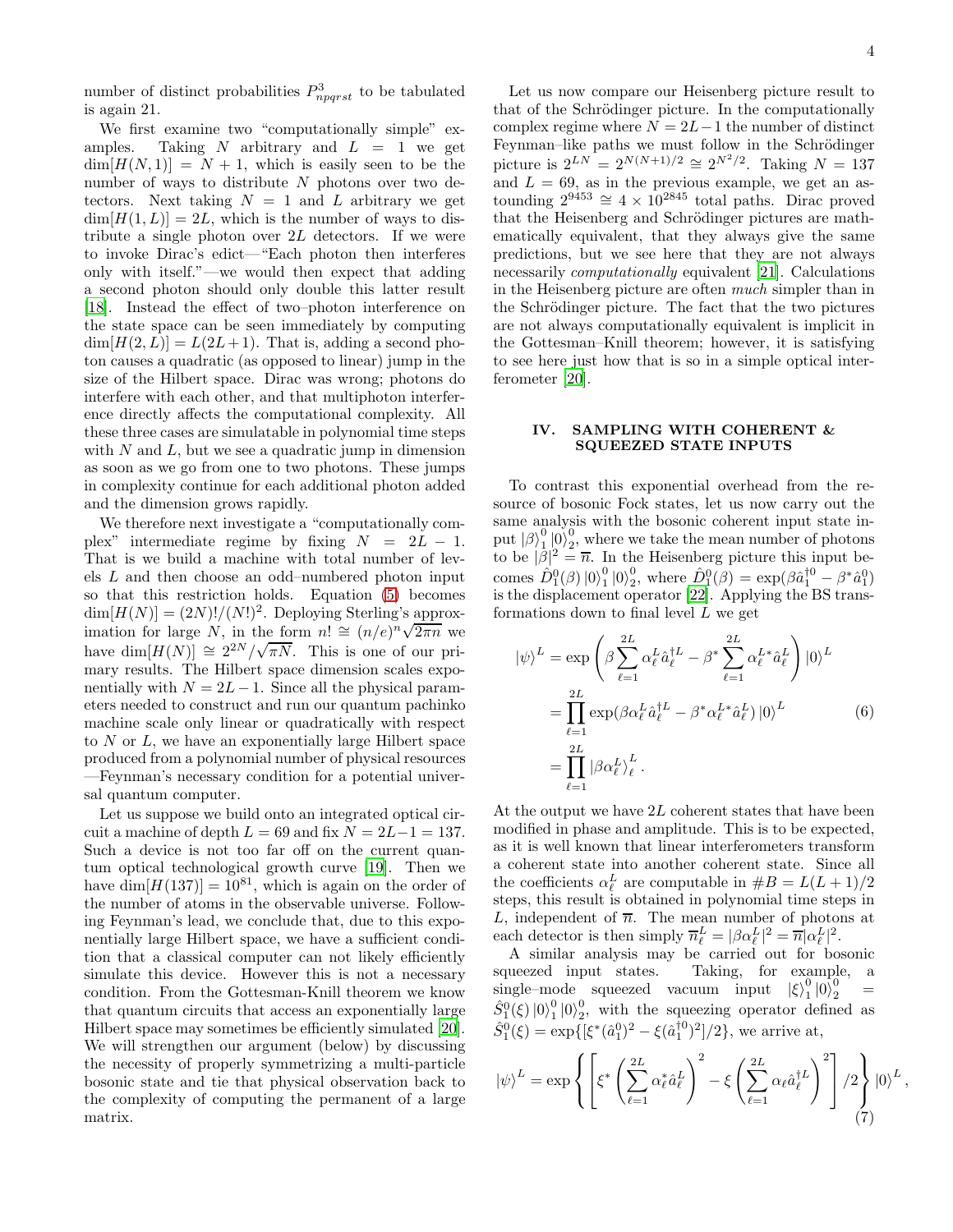which does not in general decompose into a separable product of single–mode squeezers on each output port. Nevertheless the probability amplitudes may still be computed in a time polynomial in  $L$  by noting that, from Eq.[\(5\)](#page-4-2) with  $N = 2$ , there are at most  $2L(L + 1)$  terms in this exponent that must be evaluated. This result generalizes to arbitrary Gaussian state inputs [\[23\]](#page-8-20). The output of the interferometer may be then calculated on the transformed device in polynomial steps in L.

The exponential scaling comes from the bosonic Fock structure  $|N\rangle = (\hat{a}^{\dagger})^N |0\rangle / \sqrt{N!}$  and the rapid growth of the number–path entanglement in the interferometer. It is well known that beam splitters can generate number–path entanglement from separable bosonic Fock states. For example, the simplest version of the HOM effect at level one with separable input  $|1\rangle_1^0$  $\binom{0}{1}$   $\ket{1}$ <sup>0</sup><sub>2</sub> 2 becomes  $|\psi\rangle_1^1 |\psi\rangle_2^1 = (i\hat{a}_1^{\dagger 1} + \hat{a}_2^{\dagger 1})(\hat{a}_1^{\dagger 1} + i\hat{a}_2^{\dagger 1}) |0\rangle_1^1 |0\rangle_2^1 / 2 =$  $i[|2\rangle \frac{1}{1}$  $\frac{1}{1}$  $\left|0\right\rangle^1_2 + \left|0\right\rangle^1_1$  $\frac{1}{1}$   $|2\rangle$  $\frac{1}{2}$  $\frac{1}{2}$ / $\sqrt{2}$  a NOON state [\[24](#page-8-21)]. Such entangled NOON states violate a Bell inequality and are hence nonlocal even though the input was not [\[25\]](#page-8-22). For arbitrary bosonic Fock input states and interferometer size the amount of number–path entanglement grows exponentially fast. However, even in the case of fermionic interferometers, where there is a restriction of two identical particles per mode, the Hilbert space can still grow exponentially fast (just not quite as fast as in the case of bosons) as we shall now show.

#### V. COMPARISON OF BOSONIC TO FERMIONIC FOCK STATE INPUTS

We now compare the multimode bosonic Fock state interferometer to the multimode fermionic interferometer. We will restrict ourselves to  $spin-1/2$  neutral fermions such as neutrons that are commonly used in interferometry. Now the number of fermions per input mode is restricted to zero, one, or two and we can have two only if they have opposite spin states to be consistent with the Pauli exclusion principle. The exclusion principle is derived from the requirement that the total multi–particle fermionic wave function, which is the product of the spin and spatial wave functions, is antisymmetric under the interchange of any two particle state labels. Likewise there is a constraint on the bosonic multi–particle multi–mode wave function that the total wave function be symmetric. The symmetry of the wave function must be enforced at each beam splitter where the particles become indistinguishable and the spatial part of the wave function experiences maximal overlap for multi–particle interference to occur. For the sake of argument we take the coherence length of the particles to be infinite (or at least much larger than the depth of the interferometer Ld) so that enforcing the correct symmetry at each beam splitter requires enforcing the correct symmetry everywhere in space.

Some care must now be used in the notation. For example when we write the bosonic spatial wave function

input state  $|1\rangle_{A}^{b}$  $_{A_{\rm in}}^b \ket{1}_L^b$  $B_{\text{in}}^{\text{o}}$ , we are assuming both bosons have the same spin state, since clearly this state is spatially symmetric under particle interchange its spin state must also be, so that the product of the two (total wave function) remains symmetric. To denote this point we instead write  $|\!\uparrow\rangle_{A_{\text{in}}}^b|\!\uparrow\rangle_{B_{\text{in}}}^b$  to explicitly show the spin state. [More properly we should write  $\psi^b(x_{A_{\rm in}})\psi^b(x_{B_{\rm in}})|\!\uparrow\rangle_{A_{\rm in}}^b|\!\uparrow\rangle_{B_{\rm in}}^b$  but this notation is a bit cumbersome.] Thence for a 50:50 BS the HOM effect for bosons in the same spin state can be written,  $\ket{\uparrow}_{A_\mathrm{in}}^b\ket{\uparrow}_{B_\mathrm{in}}^b \overset{BS}{\rightarrow} \ket{\uparrow\uparrow}_{A_\mathrm{out}}^b\ket{0}_B^b$  $\frac{b}{B_{\rm out}}+|0\rangle_{\rm F}^{b}$  $_{A_{\rm out}}^b \left| \uparrow \uparrow \right\rangle_{B_{\rm out}}^b$  , so both bosons "stick" at the beam splitter and emerge together. This effect arises as a direct result of the fact that the spatial part of the wave function, which gives rises to an effective attraction at the BS, is symmetric. We could instead prepare an antisymmetric bosonic singlet spin state input  $|\!\!\uparrow\rangle_{A_\mathrm{in}}^b|\!\!\downarrow\rangle_{B_\mathrm{in}}^b - |\!\!\downarrow\rangle_{A_\mathrm{in}}^b|\!\!\uparrow\rangle_{B_\mathrm{in}}^b$ , in which case the spatial wavefunction must be also antisymmetric,  $\psi^b(x_{A_{\rm in}})\psi^b(x_{B_{\rm in}}) - \psi^b(x_{B_{\rm in}})\psi^b(x_{A_{\rm in}})$ , so that the product of the two remains symmetric. In this case the particles behave fermionically as far as the spatial wavefunction overlap is concerned at the BS and they repel each other in an anti–HOM effect, always exiting out separate ports and never together;  $\left| \uparrow \right\rangle^b_{A_\text{in}} \left| \downarrow \right\rangle^b_{B_\text{in}} - \left| \downarrow \right\rangle^b_{A_\text{in}} \left| \uparrow \right\rangle^b_{B_\text{in}}$  $\overset{BS}{\rightarrow}$  $|\!\!\uparrow\rangle_{A_{\text{out}}}^b|\!\!\downarrow\rangle_{B_{\text{out}}}^b - |\!\!\downarrow\rangle_{A_{\text{out}}}^b|\!\!\uparrow\rangle_{B_{\text{out}}}^b$  [\[26,](#page-8-23) [27\]](#page-8-24). The reverse happens for fermions.

For example, the symmetric spin input state  $|\!\!\uparrow\rangle_{A_{\text{in}}}^f|\!\!\uparrow\rangle_{B_{\text{in}}}^f$  is allowed for fermions only if the spatial wave wave function is antisymmetric,  $\psi^f(x_{A_{\text{in}}})\psi^f(x_{B_{\text{in}}}) \psi^f(x_{B_{\rm in}})\psi^f(x_{A_{\rm in}})$ , so that the entire wave function product remains antisymmetric. Since the spatial part governs the HOM effect they repel at the BS and obey an anti–HOM effect and always exit out separate ports, consistent with the exclusion principle, namely  $|\!\!\uparrow\rangle_{A_{\rm in}}^f\!\!\upharpoonright_{B_{\rm in}}^f \xrightarrow{BS} |\!\!\uparrow\rangle_{A_{\rm out}}^f\!\!\upharpoonright_{B_{\rm out}}^f$ . However, we can make the fermions behave spatially bosonically by preparing them in a spin–antisymmetric singlet input state, which then must be symmetric in the spatial part, and so they behave as bosons as far as the spatial overlap is concerned, and we recover the usual HOM effect, where now they always exit the same port together:  $|\!\!\uparrow\rangle_{A_\mathrm{in}}^f|\!\!\downarrow\rangle_{B_\mathrm{in}}^f$   $|\!\downarrow\rangle_{A_\text{in}}^f\,|\!\uparrow\rangle_{B_\text{in}}^f \rightarrow |\!\uparrow\downarrow\rangle_{A_\text{out}}^f\,|0\rangle_{B}^f$  $\frac{f}{B_{\rm out}} - \left| \downarrow \uparrow \right\rangle_{A_{\rm out}}^f \left| 0 \right\rangle_{B}^f$  $B_{\text{out}}$ . There is no violation of the exclusion principle as they also always exit with opposite spins. (This type of effective spatial attraction between fermions in a spin singlet state explains why the ground state of the neutral hydrogen molecule is a bound state.) It is clear then that even fermions can experience number-path entanglement in a linear interferometer, although not to the same degree as bosons. However this entanglement is still sufficient to lead to an exponential growth in the fermionic Hilbert space, as we shall now argue.

Now we are ready to apply our resource counting argument to the fermionic case. For fermions the computationally complex regime may be accessed when the number of input particles  $N$  is half the number of input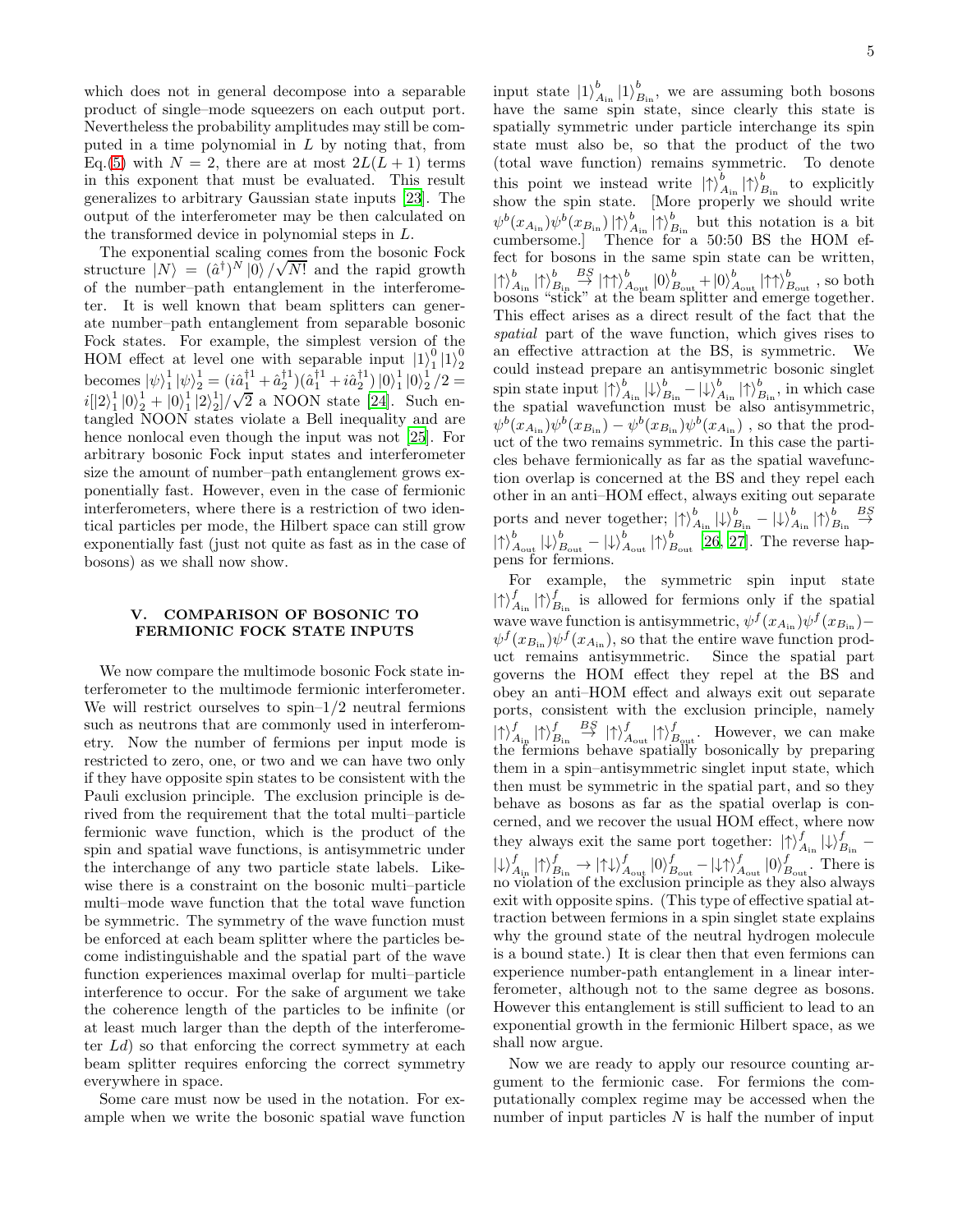modes 2L. The dimension of the Hilbert space may be computed as before and turns out to be, for this example,  $\binom{2L}{N}$ . This also grows exponentially as a function of the resources choosing  $N = L$ . Following the same Sterling's approximation argument as above we get exactly the same exponential formula for the Hilbert space dimension as with bosons, namely  $2^{2N}/\sqrt{\pi N}$ .

So, in general, in both the fermionic and bosonic case the Hilbert space dimension grows exponentially with respect to the resources: particle number and mode number. However, Feynman's arguments notwithstanding, an exponential growth in the Hilbert space is only sufficient but not necessary to attain classical non–simulatability. For example, from the Gottesman–Knill theorem, we can construct a Clifford–algebra–based quantum computer circuit that accesses an exponentially large Hilbert space but still can be simulated efficiently classically [\[20\]](#page-8-17). Sometimes there are shortcuts through Hilbert space, as we shall now argue is the case here for fermions but not for bosons.

In order to access these large Hilbert spaces in the interferometer one must require that multi–particle interference take place at each beam splitter, where the particles must be indistinguishable, and the spatial wave function overlap determines the type of particle–mode entanglement that will result. The overall bosonic wave function (spatial multiplied by spin) must be totally symmetric and the overall fermionic wave function must be totally antisymmetric at each row of BS, and so they must have these symmetries everywhere in space and particularly at the input. Now if we give up on a complete tabulation of the Hilbert state space at level  $L$ , due to its exponential growth, and treat the interferometer using a standard quantum optical input–output formalism, there is an efficient way to take a given multi–particle, multi–mode input state at the top of the interferometer to the bottom of the interferometer. This method is called matrix transfer and is accomplished by encoding each level of BS transformations in terms of L matrices of size  $(2L) \times (2L)$  and then multiplying them together. This can be done in the order of  $O(L^3)$  steps and so it is efficient.

We must now address the issue of computing the sampling output of the interferometer. While the one- and two- particle joint particle detection probabilities at the detectors may be computed efficiently, computation of the higher order joint probabilities rapidly become intractable [\[16\]](#page-8-13). In order to compute the complete joint probability distribution, we must compute the determinant (if the input is fermionic) or the permanent (if the input is bosonic) of the  $(2L) \times (2L)$  matrix found above. Using the method of Laplace decomposition for constructing the determinant of a matrix, one decomposes the large determinant into a sum over ever-smaller determinants, appending alternating plus and minus signs to each in a checkerboard pattern. Constructing the permanent follows the same process but all the signs are now only plus.

However, for the determinant, there is a polynomial shortcut through the exponential Hilbert space—the row–reduction method. For fermions we may always construct the most general input state efficiently. On the other hand, there is no known method such as row reduction to compute the permanent of an arbitrary matrix efficiently. The most efficient known protocols for the permanent computation are variants on the Laplace decomposition and all scale exponentially with the size of the matrix. This problem of computing the permanent, in the lingo of computer complexity theory, is that it is in the class of "#P–hard" (sharp–P–hard) problems. All problems in this class are very strongly believed to be intractable on any classical computer and also strongly suspected to be intractable on even a quantum computer [\[7\]](#page-8-6). While some matrices have a general form for which the permanent can be more easily computed, for an arbitrary interferometer setup, this matrix does not have a general form which we can exploit in order to shortcut the computation of the permanent. We are left with the task of using our most efficient, general, exact permanent computing algorithm (Ryser's formula), which requires  $O(2^{2L}L^2)$  number of steps [\[28\]](#page-8-25). Finally, we have reached the snag that undermines our ability to efficiently compute the output and so renders simulation of the device classically intractable.

#### VI. CONCLUSION

In conclusion, we have shown that a multi–mode linear optical interferometer with arbitrary Fock input states is very likely not simulatable classically. Our result is consistent with the argument of AA. Without invoking much complexity theory, we have argued this by explicitly constructing the Hilbert state space of a particular such interferometer and showed that the dimension grows exponentially with the size of the machine. The output state is highly entangled in the photon number and path degrees of freedom. We have also shown that simulating the device has radically different computational overheads in the Heisenberg versus the Schrödinger picture, illustrating just how the two pictures are not in general computationally equivalent within this simple linear optical example. Finally we supplement our Hilbert space dimension argument with a discussion of the symmetry requirements of multi–particle interferometers and particularly tie the simulation of the bosonic device to the computation of the permanent of a large matrix, which is strongly believed to be intractable. It is unknown (but thought unlikely) if such bosonic multi–mode interferometers as these are universal quantum computers, but regardless they will certainly not be fault tolerant. As pointed out by Rohde [\[29\]](#page-8-26), it is well known that Fock states of high photon number are particularly sensitive to loss [\[30\]](#page-8-27). They are also super–sensitive to dephasing as well [\[31\]](#page-8-28). This implies that even if such a machine turns out to be universal it would require some type of er